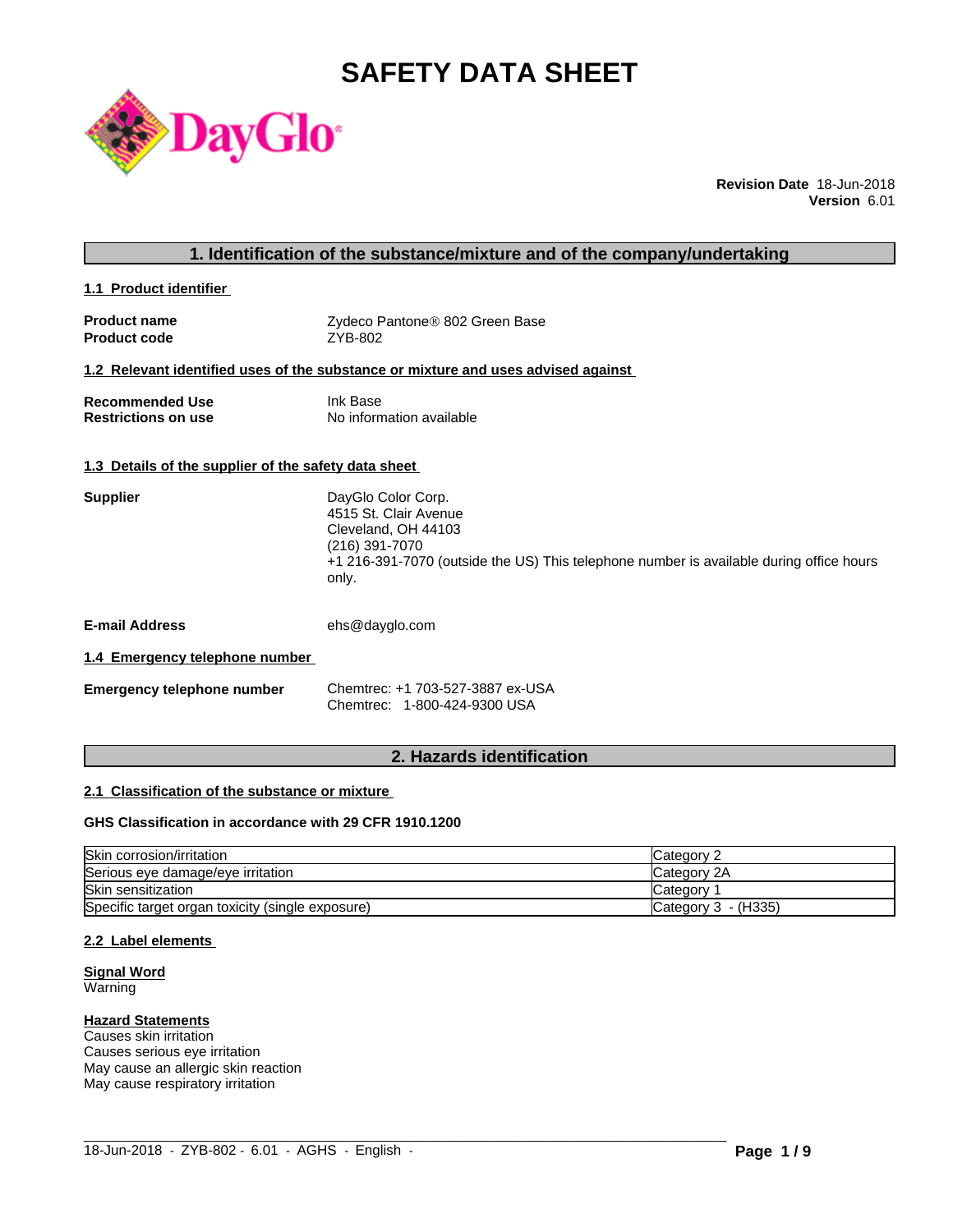

#### **Precautionary Statements - Prevention**

Wash face, hands and any exposed skin thoroughly after handling Avoid breathing dust/fume/gas/mist/vapors/spray Contaminated work clothing should not be allowed out of the workplace Use only outdoors or in a well-ventilated area Wear protective gloves/clothing and eye/face protection

#### **Precautionary Statements - Response**

Specific treatment (see .? on this label) IF IN EYES: Rinse cautiously with water for several minutes. Remove contact lenses, if present and easy to do. Continue rinsing If eye irritation persists: Get medical advice/attention IF ON SKIN: Wash with plenty of water and soap Take off contaminated clothing and wash it before reuse If skin irritation or rash occurs: Get medical advice/attention IF INHALED: Remove person to fresh air and keep comfortable for breathing Call a POISON CENTER or doctor if you feel unwell

#### **Precautionary Statements - Storage**

Store in a well-ventilated place. Keep container tightly closed Store locked up

#### **Precautionary Statements - Disposal**

Dispose of contents/container to an approved waste disposal plant

#### **2.3. Other Hazards Hazards not otherwise classified (HNOC)** Not Applicable

#### **2.4 Other information**

Not Applicable

**Unknown Acute Toxicity**  $\leq 1\%$  of the mixture consists of ingredient(s) of unknown toxicity

### **3. Composition/Information on Ingredients**

# **Substance**

**Mixture**

| <b>Chemical Name</b>                                                                    | CAS No.    | Weight-%  |  |  |
|-----------------------------------------------------------------------------------------|------------|-----------|--|--|
| Tripropylene glycol diacrylate                                                          | 42978-66-5 | $20 - 30$ |  |  |
| Ethoxylated trimethylolpropane triacrylate                                              | 28961-43-5 | $20 - 30$ |  |  |
| . Piament Green 7                                                                       | 1328-53-6  | 5 - 10    |  |  |
| The avest perceptage (concentration) of composition has been withhold as a trade coaret |            |           |  |  |

The exact percentage (concentration) of composition has been withheld as a trade secret.

#### **4. First aid measures**

 $\_$  ,  $\_$  ,  $\_$  ,  $\_$  ,  $\_$  ,  $\_$  ,  $\_$  ,  $\_$  ,  $\_$  ,  $\_$  ,  $\_$  ,  $\_$  ,  $\_$  ,  $\_$  ,  $\_$  ,  $\_$  ,  $\_$  ,  $\_$  ,  $\_$  ,  $\_$  ,  $\_$  ,  $\_$  ,  $\_$  ,  $\_$  ,  $\_$  ,  $\_$  ,  $\_$  ,  $\_$  ,  $\_$  ,  $\_$  ,  $\_$  ,  $\_$  ,  $\_$  ,  $\_$  ,  $\_$  ,  $\_$  ,  $\_$  ,

#### **4.1 Description of first-aid measures**

**General advice** No information available.

**Eye contact** Immediately flush with plenty of water. After initial flushing, remove any contact lenses and continue flushing for at least 15 minutes. Keep eye wide open while rinsing. Seek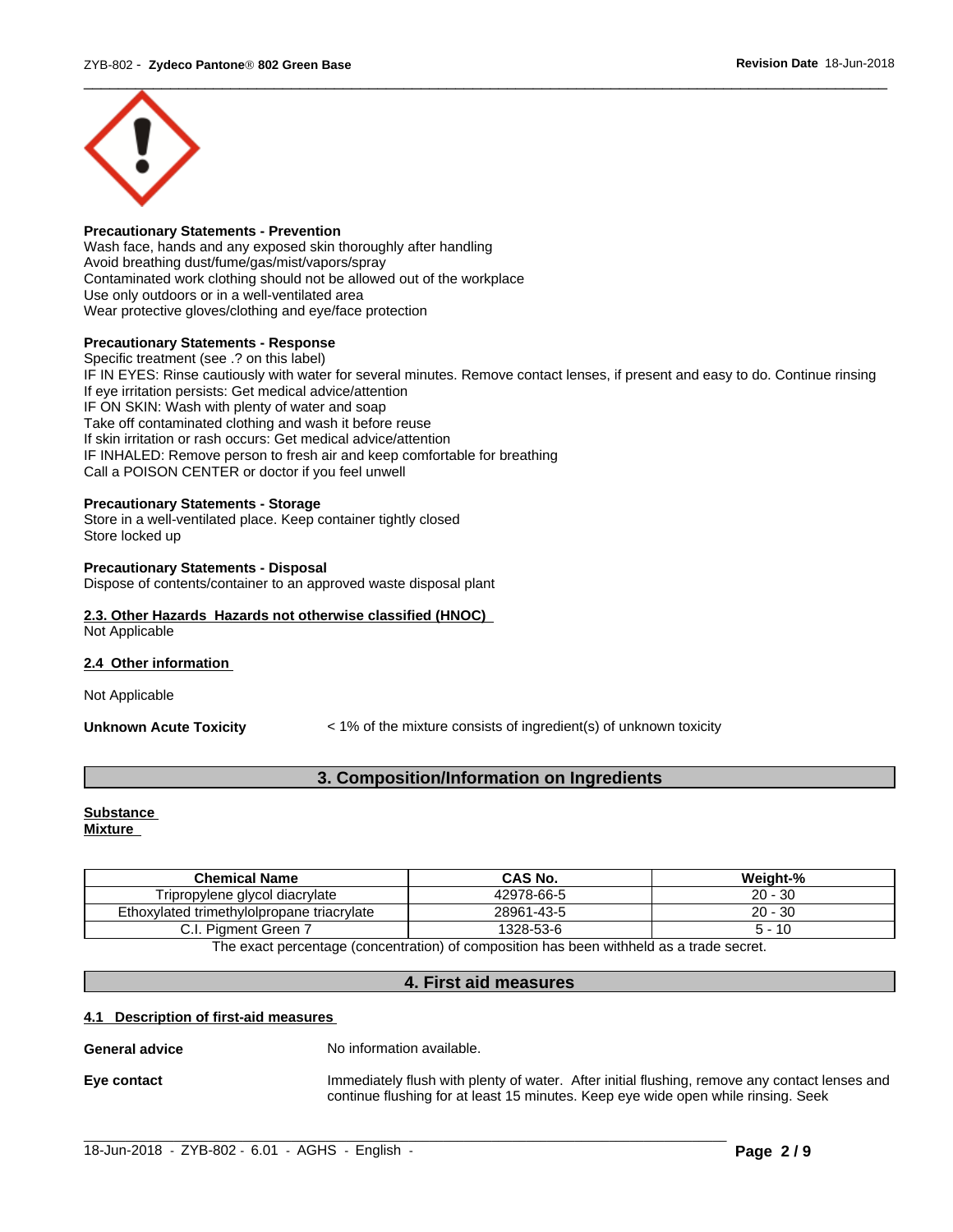|                     | immediate medical attention/advice.                                                                                             |
|---------------------|---------------------------------------------------------------------------------------------------------------------------------|
| <b>Skin contact</b> | Wash off immediately with soap and plenty of water. Remove all contaminated clothes and<br>shoes. Call a physician immediately. |
| <b>Inhalation</b>   | Move to fresh air. If symptoms persist, call a physician.                                                                       |
| Ingestion           | Do NOT induce vomiting. Drink plenty of water. Consult a physician.                                                             |
|                     | 4.2 Most important symptoms and effects, both acute and delayed                                                                 |
| <b>Symptoms</b>     | See Section 2.2, Label Elements and/or Section 11, Toxicological effects.                                                       |
|                     | 4.3 Indication of any immediate medical attention and special treatment needed                                                  |
| Notes to physician  | Treat symptomatically.                                                                                                          |

#### **5. Fire-Fighting Measures**

#### **5.1 Extinguishing media**

#### **Suitable extinguishing media**

Use extinguishing measures that are appropriate to local circumstances and the surrounding environment.

#### **Unsuitable Extinguishing Media** None.

#### **5.2 Special hazards arising from the substance or mixture**

#### **Special Hazard**

Immediately place absorbent material in a sealed water-filled metal container to avoid spontaneous combustion of absorbent material contaminated with this product.

**Hazardous Combustion Products** Carbon oxides. Nitrogen oxides (NOx).

#### **Explosion Data**

**Sensitivity to Mechanical Impact** None. **Sensitivity to Static Discharge** None.

#### **5.3 Advice for firefighters**

As in any fire, wear self-contained breathing apparatus pressure-demand, MSHA/NIOSH (approved or equivalent) and full protective gear.

#### **6. Accidental Release Measures**

#### **6.1 Personal precautions, protective equipment and emergency procedures**

Ensure adequate ventilation, especially in confined areas. Use personal protective equipment.

#### **6.2 Environmental precautions**

Prevent product from entering drains. See Section 12 for additional Ecological information.

#### **6.3 Methods and materials for containment and cleaning up**

**Methods for Containment** Dike to collect large liquid spills. Absorb with earth, sand or other non-combustible material and transfer to containers for later disposal.

**Methods for cleaning up** Soak up with inert absorbent material. Keep in suitable and closed containers for disposal.

#### **7. Handling and storage**

 $\_$  ,  $\_$  ,  $\_$  ,  $\_$  ,  $\_$  ,  $\_$  ,  $\_$  ,  $\_$  ,  $\_$  ,  $\_$  ,  $\_$  ,  $\_$  ,  $\_$  ,  $\_$  ,  $\_$  ,  $\_$  ,  $\_$  ,  $\_$  ,  $\_$  ,  $\_$  ,  $\_$  ,  $\_$  ,  $\_$  ,  $\_$  ,  $\_$  ,  $\_$  ,  $\_$  ,  $\_$  ,  $\_$  ,  $\_$  ,  $\_$  ,  $\_$  ,  $\_$  ,  $\_$  ,  $\_$  ,  $\_$  ,  $\_$  ,

#### **7.1 Precautions for safe handling**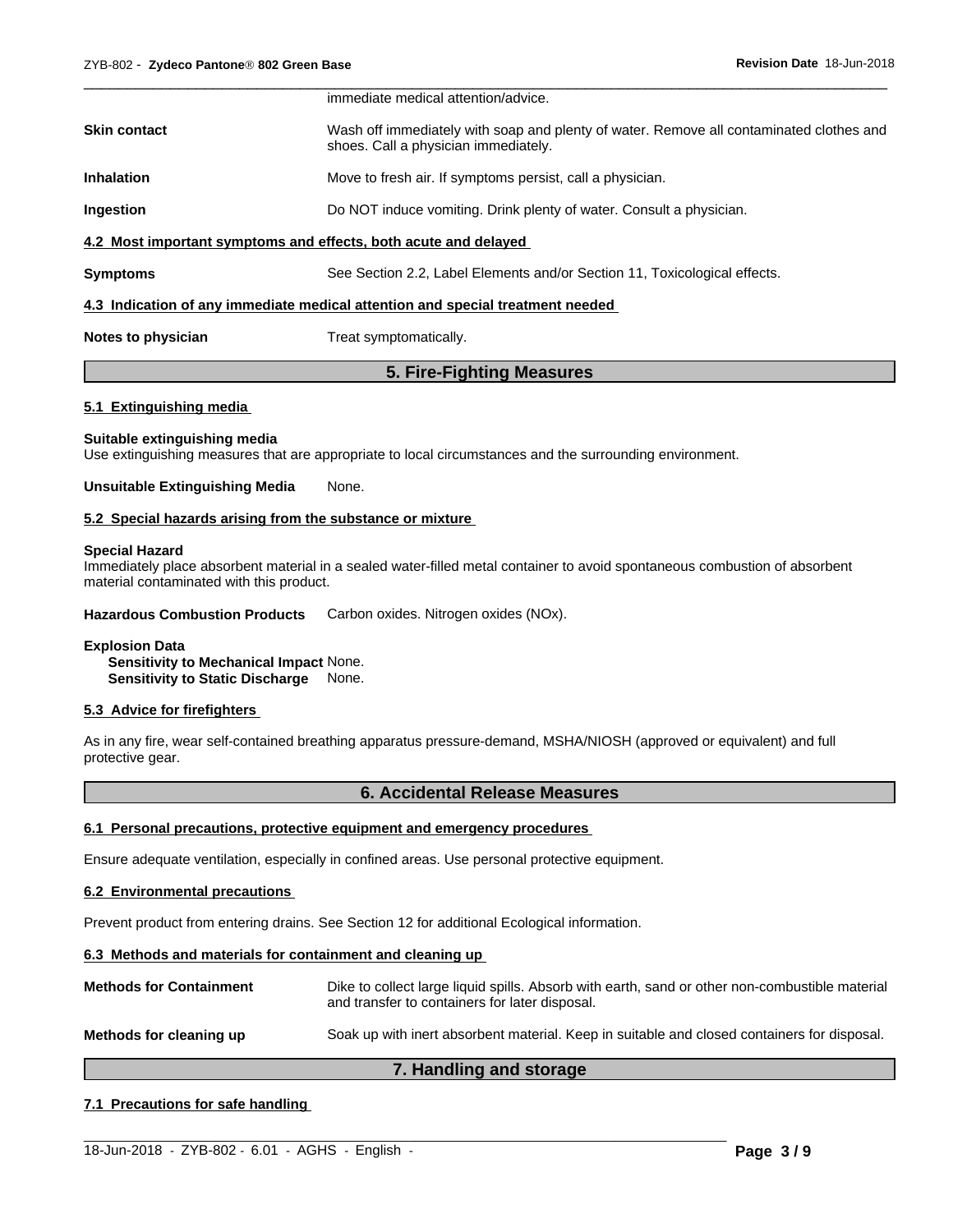| Advice on safe handling                                          | Prevent contact with skin, eyes and clothing. Wash thoroughly after handling.                                     |  |  |
|------------------------------------------------------------------|-------------------------------------------------------------------------------------------------------------------|--|--|
| <b>Hygiene measures</b>                                          | When using, do not eat, drink or smoke. Handle in accordance with good industrial hygiene<br>and safety practice. |  |  |
| 7.2 Conditions for safe storage, including any incompatibilities |                                                                                                                   |  |  |
| <b>Storage Conditions</b>                                        | Keep at temperatures below .? °C. Protect from light.                                                             |  |  |
| <b>Materials to Avoid</b>                                        | No materials to be especially mentioned.                                                                          |  |  |

 $\overline{\phantom{a}}$  ,  $\overline{\phantom{a}}$  ,  $\overline{\phantom{a}}$  ,  $\overline{\phantom{a}}$  ,  $\overline{\phantom{a}}$  ,  $\overline{\phantom{a}}$  ,  $\overline{\phantom{a}}$  ,  $\overline{\phantom{a}}$  ,  $\overline{\phantom{a}}$  ,  $\overline{\phantom{a}}$  ,  $\overline{\phantom{a}}$  ,  $\overline{\phantom{a}}$  ,  $\overline{\phantom{a}}$  ,  $\overline{\phantom{a}}$  ,  $\overline{\phantom{a}}$  ,  $\overline{\phantom{a}}$ 

### **8. Exposure controls/personal protection**

#### **8.1 Exposure Guidelines**

| <b>Chemical Name</b>                  | <b>ACGIH TLV</b>               | <b>OSHA PEL</b> | <b>British Columbia</b> | Alberta | Quebec | <b>TWAEV</b><br>Ontario |
|---------------------------------------|--------------------------------|-----------------|-------------------------|---------|--------|-------------------------|
| <b>Piament Green</b><br><b>v.</b> l., | ma/mª Cu<br>TWA.               |                 |                         |         |        |                         |
| 1328-53-6                             | t and mist<br>dus <sup>.</sup> |                 |                         |         |        |                         |

#### **8.2 Appropriate engineering controls**

| <b>Engineering Measures</b> | Showers              |  |
|-----------------------------|----------------------|--|
|                             | Eyewash stations     |  |
|                             | Ventilation systems. |  |

#### **8.3 Individual protection measures, such as personal protective equipment**

| <b>Eye/Face Protection</b>    | Wear chemical-resistant glasses and/or goggles and a face shield when eye and face<br>contact is possible due to handling and processing of material. |
|-------------------------------|-------------------------------------------------------------------------------------------------------------------------------------------------------|
| Skin and body protection      | Wear chemical resistant footwear and clothing such as gloves, an apron or a whole body<br>suit as appropriate.                                        |
| <b>Respiratory protection</b> | . NIOSH/MSHA approved respiratory protection should be worn if exposure is anticipated.                                                               |
| <b>Hygiene measures</b>       | See section 7 for more information                                                                                                                    |

 $\_$  ,  $\_$  ,  $\_$  ,  $\_$  ,  $\_$  ,  $\_$  ,  $\_$  ,  $\_$  ,  $\_$  ,  $\_$  ,  $\_$  ,  $\_$  ,  $\_$  ,  $\_$  ,  $\_$  ,  $\_$  ,  $\_$  ,  $\_$  ,  $\_$  ,  $\_$  ,  $\_$  ,  $\_$  ,  $\_$  ,  $\_$  ,  $\_$  ,  $\_$  ,  $\_$  ,  $\_$  ,  $\_$  ,  $\_$  ,  $\_$  ,  $\_$  ,  $\_$  ,  $\_$  ,  $\_$  ,  $\_$  ,  $\_$  ,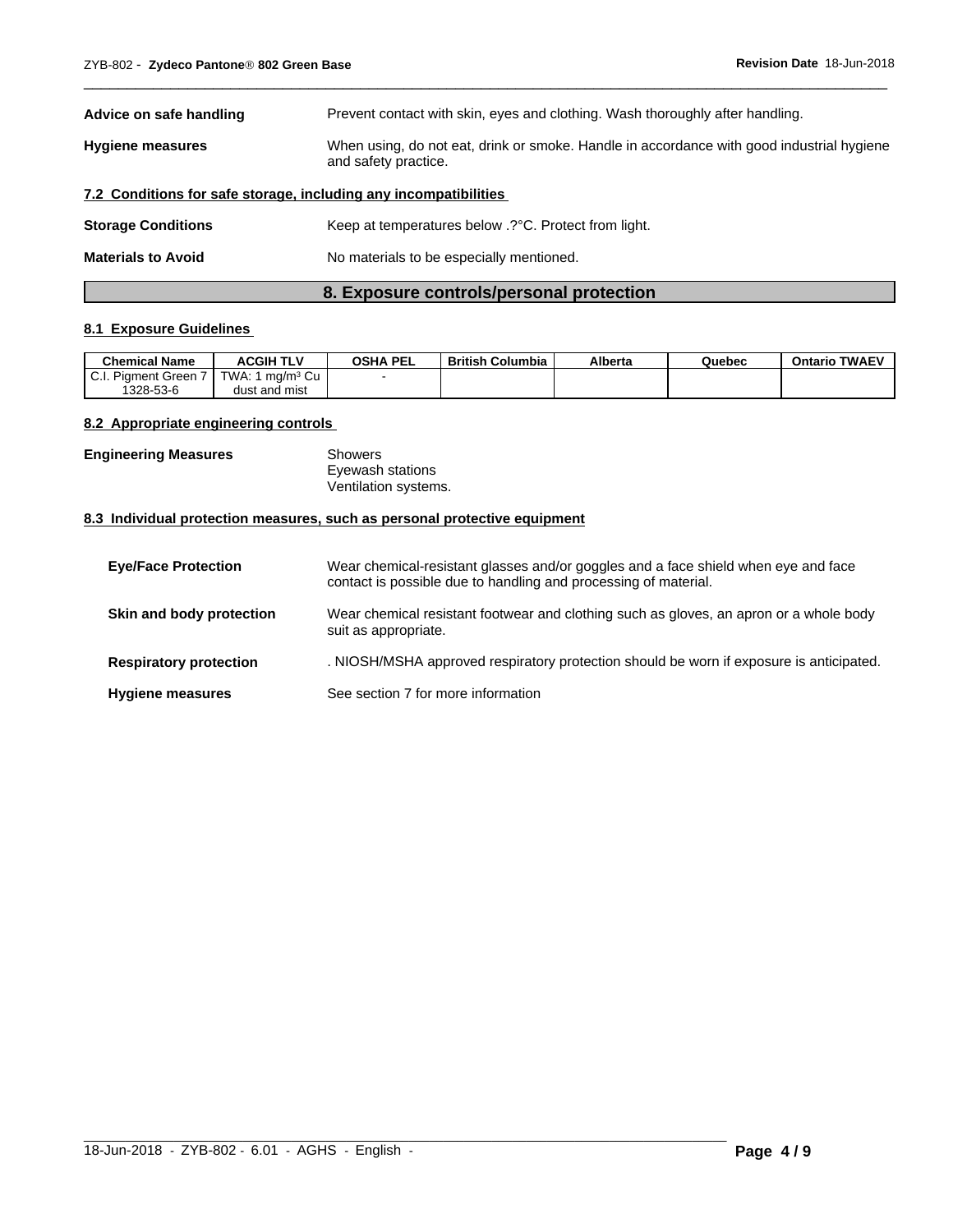# **9. Physical and chemical properties**

 $\overline{\phantom{a}}$  ,  $\overline{\phantom{a}}$  ,  $\overline{\phantom{a}}$  ,  $\overline{\phantom{a}}$  ,  $\overline{\phantom{a}}$  ,  $\overline{\phantom{a}}$  ,  $\overline{\phantom{a}}$  ,  $\overline{\phantom{a}}$  ,  $\overline{\phantom{a}}$  ,  $\overline{\phantom{a}}$  ,  $\overline{\phantom{a}}$  ,  $\overline{\phantom{a}}$  ,  $\overline{\phantom{a}}$  ,  $\overline{\phantom{a}}$  ,  $\overline{\phantom{a}}$  ,  $\overline{\phantom{a}}$ 

#### **9.1 Information on basic physical and chemical properties**

| <b>Physical state</b>              | Liquid                 |                          |                          |
|------------------------------------|------------------------|--------------------------|--------------------------|
| Appearance                         | Liquid                 | <b>Color</b>             | Green                    |
| Odor                               | Acrylates              | <b>Odor Threshold</b>    | No information available |
|                                    |                        |                          |                          |
| <b>Property</b>                    | <b>Values</b>          | Remarks • Methods        |                          |
| pH                                 |                        | No information available |                          |
| <b>Melting/freezing point</b>      |                        | No information available |                          |
| <b>Boiling point/boiling range</b> | $> 94$ °C / 201 °F     |                          |                          |
| <b>Flash Point</b>                 | $> 94$ °C $/ > 201$ °F |                          |                          |
| <b>Evaporation rate</b>            |                        | No information available |                          |
| Flammability (solid, gas)          |                        | No information available |                          |
| <b>Flammability Limits in Air</b>  |                        |                          |                          |
| upper flammability limit           |                        | No information available |                          |
| lower flammability limit           |                        | No information available |                          |
| Vapor pressure                     |                        | No information available |                          |
| <b>Vapor density</b>               |                        | No information available |                          |
| <b>Specific Gravity</b>            | 1.18                   |                          |                          |
| <b>Water solubility</b>            | Insoluble in water     |                          |                          |
| Solubility in other solvents       |                        | No information available |                          |
| <b>Partition coefficient</b>       |                        | No information available |                          |
| <b>Autoignition temperature</b>    |                        | No information available |                          |
| <b>Decomposition temperature</b>   |                        | No information available |                          |
| Viscosity, kinematic               |                        | No information available |                          |
| Viscosity, dynamic                 |                        | No information available |                          |
| <b>Explosive properties</b>        |                        | No information available |                          |
| <b>Oxidizing Properties</b>        |                        | No information available |                          |
| 9.2 Other information              |                        |                          |                          |
|                                    |                        |                          |                          |

#### **Volatile organic compounds (VOC)** 12 g/L **content**

# **10. Stability and Reactivity**

 $\_$  ,  $\_$  ,  $\_$  ,  $\_$  ,  $\_$  ,  $\_$  ,  $\_$  ,  $\_$  ,  $\_$  ,  $\_$  ,  $\_$  ,  $\_$  ,  $\_$  ,  $\_$  ,  $\_$  ,  $\_$  ,  $\_$  ,  $\_$  ,  $\_$  ,  $\_$  ,  $\_$  ,  $\_$  ,  $\_$  ,  $\_$  ,  $\_$  ,  $\_$  ,  $\_$  ,  $\_$  ,  $\_$  ,  $\_$  ,  $\_$  ,  $\_$  ,  $\_$  ,  $\_$  ,  $\_$  ,  $\_$  ,  $\_$  ,

#### **10.1 Reactivity**

No data available

#### **10.2 Chemical stability**

Stable

#### **10.3 Possibility of hazardous reactions**

None under normal processing.

#### **10.4 Conditions to Avoid**

Heat (temperatures above flash point), sparks, ignition points, flames, static electricity.

#### **10.5 Incompatible Materials**

None known based on information supplied.

#### **10.6 Hazardous Decomposition Products**

None known based on information supplied.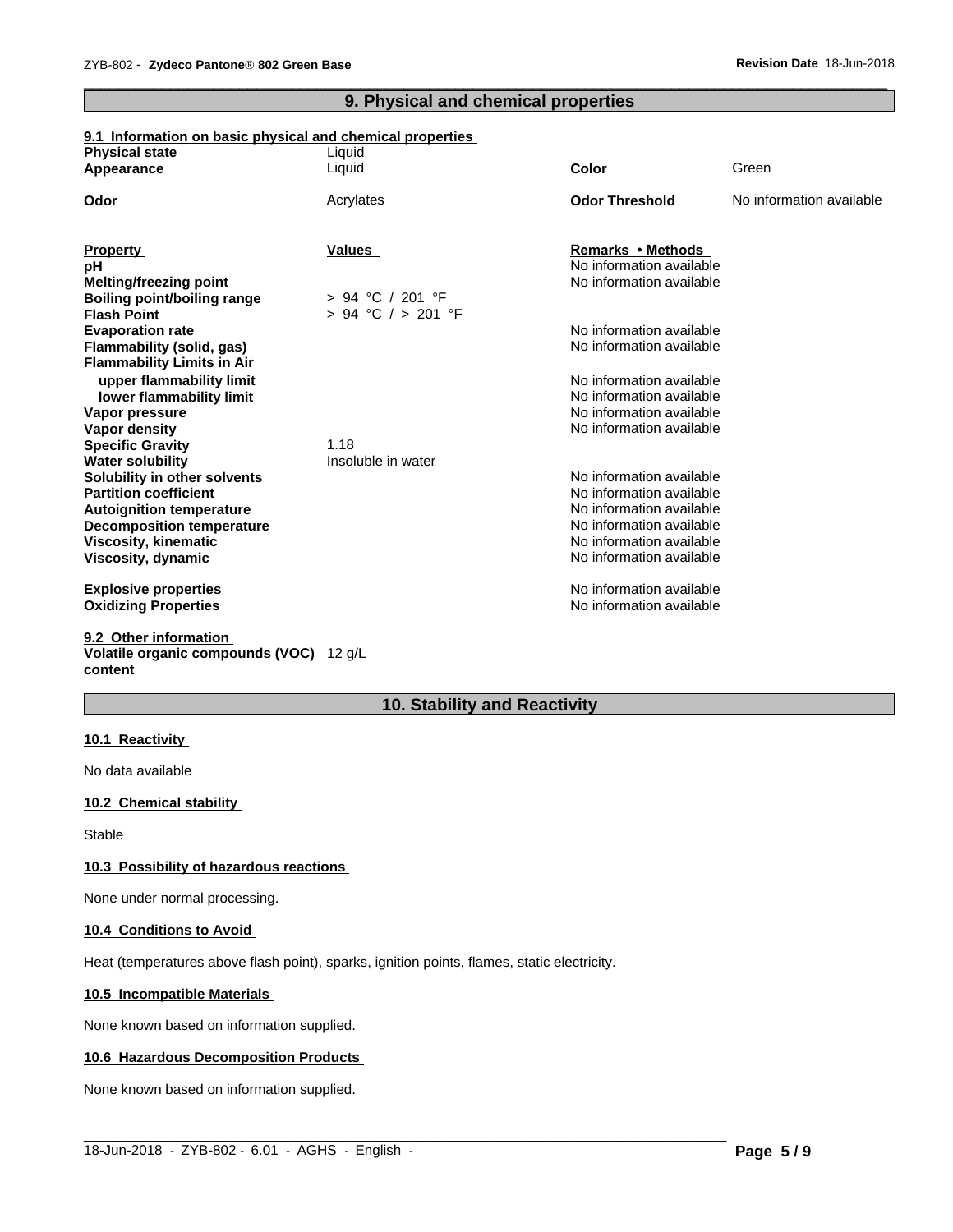#### 11. Toxicological information

#### 11.1 Acute toxicity

#### Numerical measures of toxicity: Product Information

< 1% of the mixture consists of ingredient(s) of unknown toxicity **Unknown Acute Toxicity** 

#### Numerical measures of toxicity: Component Information

| <b>Chemical Name</b>                         | LD50 Oral        | LD50 Dermal         | <b>LC50 Inhalation</b> |
|----------------------------------------------|------------------|---------------------|------------------------|
| Tripropylene glycol diacrylate<br>42978-66-5 | 3000 mg/kg (Rat) | $> 2$ g/kg (Rabbit) |                        |
| C.I. Pigment Green 7<br>1328-53-6            | 3000 mg/kg (Rat) |                     |                        |

#### 11.2 Information on toxicological effects

#### **Skin corrosion/irritation**

Product Information

• Causes burns

• Repeated or prolonged skin contact may cause skin irritation and/or dermatitis and sensitization of susceptible persons

Component Information

• No information available

#### Serious eve damage/eye irritation

Product Information • Risk of serious damage to eyes Component Information

• No information available

#### Respiratory or skin sensitization

Product Information • May cause sensitization of susceptible persons Component Information • No information available

#### **Germ cell mutagenicity**

Product Information • No information available Component Information • No information available

#### Carcinogenicity

Product Information

• Contains no ingredient listed as a carcinogen

**Component Information** 

• No information available

#### **Reproductive toxicity**

Product Information

• No information available **Component Information** 

• No information available

**STOT - single exposure** No information available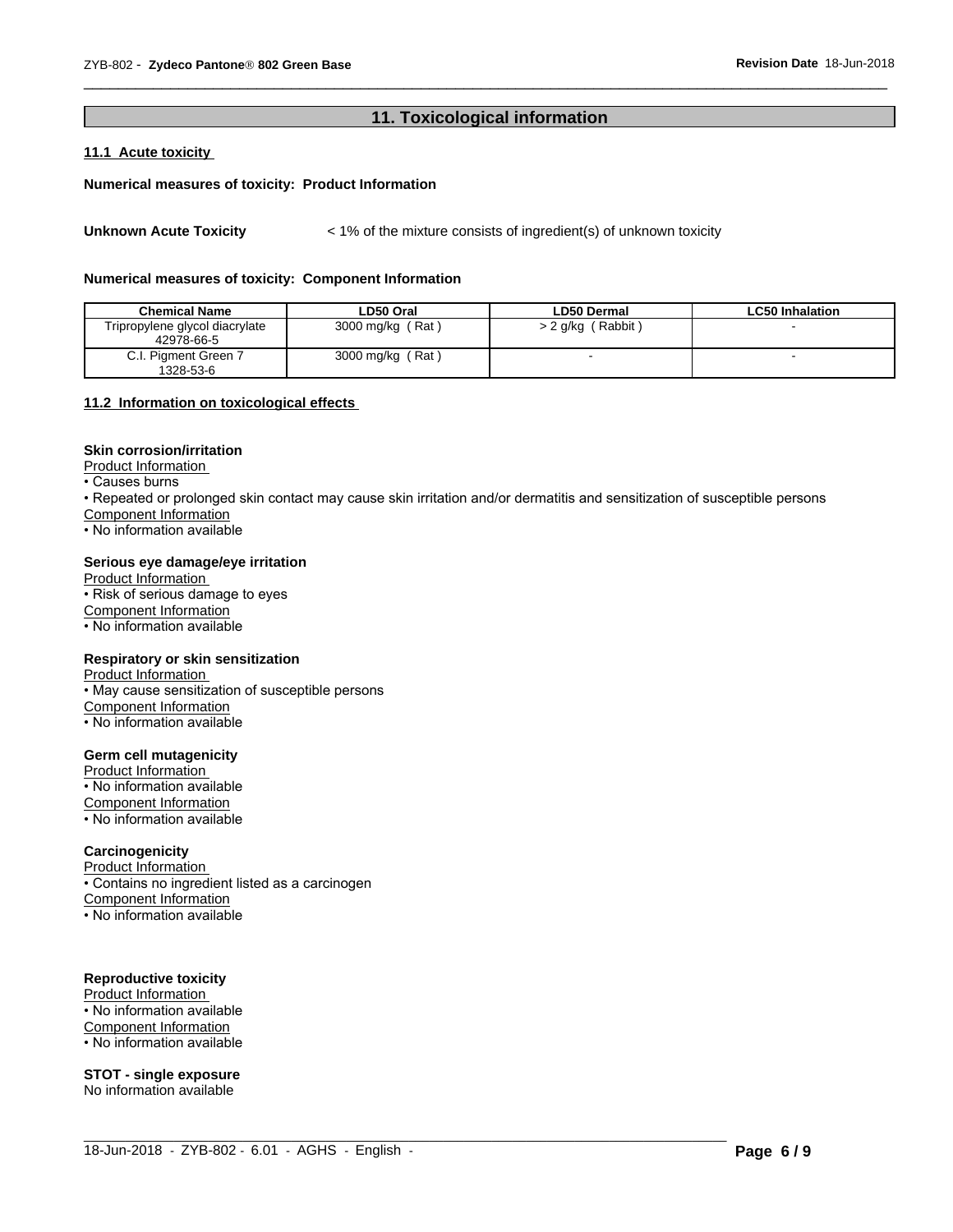#### **STOT - repeated exposure**

No information available

### Other adverse effects

**Product Information** • No information available **Component Information** • No information available

#### **Aspiration hazard**

Product Information

• No information available

**Component Information** 

• No information available

#### 12. Ecological information

#### 12.1 Toxicity

#### **Ecotoxicity**

No information available

< 1 % of the mixture consists of components(s) of unknown hazards to the aquatic environment

#### **Ecotoxicity effects**

| <b>Chemical Name</b>           | <b>Toxicity to algae</b> | <b>Toxicity to fish</b>        | Toxicity to daphnia and other<br>aquatic invertebrates |
|--------------------------------|--------------------------|--------------------------------|--------------------------------------------------------|
| Tripropylene glycol diacrylate | EC50: 72 h Desmodesmus   |                                | EC50: 48 h Daphnia magna 88.7                          |
| 42978-66-5                     | subspicatus 28 mg/L      |                                | ma/L                                                   |
| C.I. Pigment Green 7           |                          | LC50: 96 h Lepomis macrochirus |                                                        |
| 1328-53-6                      |                          | 752.4 mg/L static              |                                                        |

#### 12.2 Persistence and degradability

No information available.

#### 12.3 Bioaccumulative potential

#### Discharge into the environment must be avoided

| Chemical                     | Pow      |
|------------------------------|----------|
| ' Name                       | loq      |
| e glycol diacrylate          | ---      |
| ovlene                       | <u>.</u> |
| riprop                       |          |
| $\sim$ 66- $\Gamma$<br>10070 |          |

#### 12.4 Mobility in soil

No information available.

#### 12.5 Other adverse effects

No information available

#### 13. Disposal Considerations

#### 13.1 Waste treatment methods

Dispose of in accordance with federal, state, and local regulations.

#### 14. Transport Information

**DOT** 

Not regulated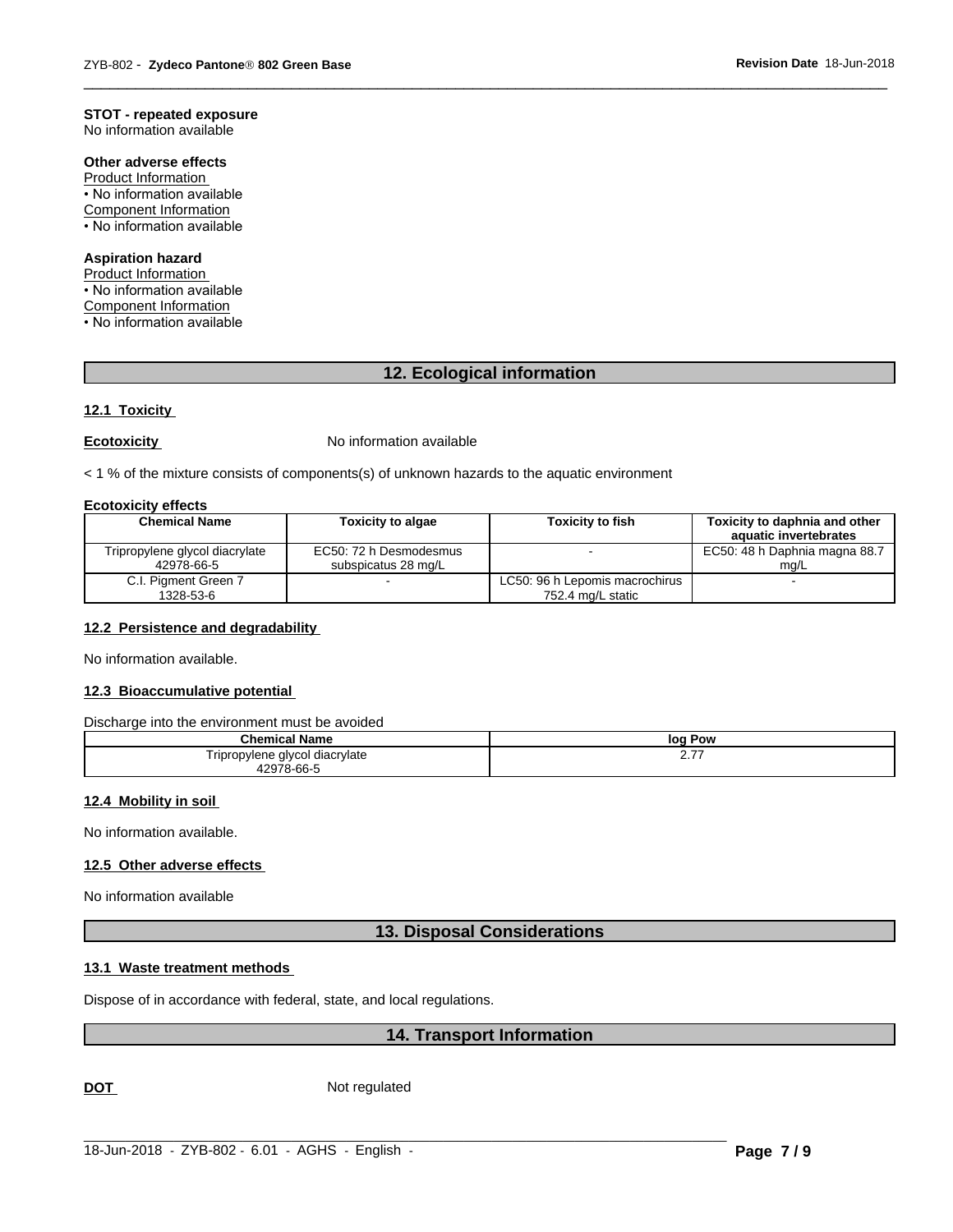| <b>MEX</b>              | Not known                                                                                                  |
|-------------------------|------------------------------------------------------------------------------------------------------------|
| <b>IMDG</b>             |                                                                                                            |
| Proper shipping name    | UN3082, Environmentally Hazardous Substance, Liquid, n.o.s., (Tripropylene glycol<br>diacrylate), 9, PGIII |
| <b>Hazard class</b>     | 9                                                                                                          |
| UN                      | <b>UN3082</b>                                                                                              |
| <b>Packing Group</b>    | <b>PGIII</b>                                                                                               |
| <b>Marine pollutant</b> | Yes                                                                                                        |
| <b>IATA</b>             |                                                                                                            |
| UN                      | UN3082                                                                                                     |
| Proper shipping name    | UN3082, Environmentally Hazardous Substance, Liquid, n.o.s. (Tripropylene glycol                           |
|                         | diacrylate), 9, PGIII                                                                                      |
| <b>Hazard class</b>     | 9                                                                                                          |
| <b>Packing Group</b>    | <b>PGIII</b>                                                                                               |

### **15. Regulatory information**

#### **15.1 International Inventories**

| <b>TSCA</b>          | Complies                 |
|----------------------|--------------------------|
| <b>DSL</b>           | $\overline{\phantom{0}}$ |
| <b>EINECS/ELINCS</b> | -                        |
| <b>ENCS</b>          | -                        |
| <b>IECSC</b>         | -                        |
| <b>KECL</b>          | -                        |
| <b>PICCS</b>         | -                        |
| <b>AICS</b>          | -                        |
| <b>NZIoC</b>         | -                        |

 **TSCA** - United States Toxic Substances Control Act Section 8(b) Inventory

 **DSL** - Canadian Domestic Substances List

 **EINECS/ELINCS** - European Inventory of Existing Chemical Substances/European List of Notified Chemical Substances

 **PICCS** - Philippines Inventory of Chemicals and Chemical Substances

 **ENCS** - Japan Existing and New Chemical Substances

 **IECSC** - China Inventory of Existing Chemical Substances

 **KECL** - Korean Existing and Evaluated Chemical Substances

 **PICCS** - Philippines Inventory of Chemicals and Chemical Substances

 **AICS** - Australian Inventory of Chemical Substances

 **NZIoC** - New Zealand Inventory of Chemicals

#### **15.2 U.S. Federal Regulations**

#### **SARA 313**

Section 313 of Title III of the Superfund Amendments and Reauthorization Act of 1986 (SARA). This product does not contain any chemicals which are subject to the reporting requirements of the Act and Title 40 of the Code of Federal Regulations, Part 372

#### **15.3 Pesticide Information**

Not applicable

#### **15.4 U.S. State Regulations**

#### **California Proposition 65**

This product does not contain any Proposition 65 chemicals

#### **16. Other information**